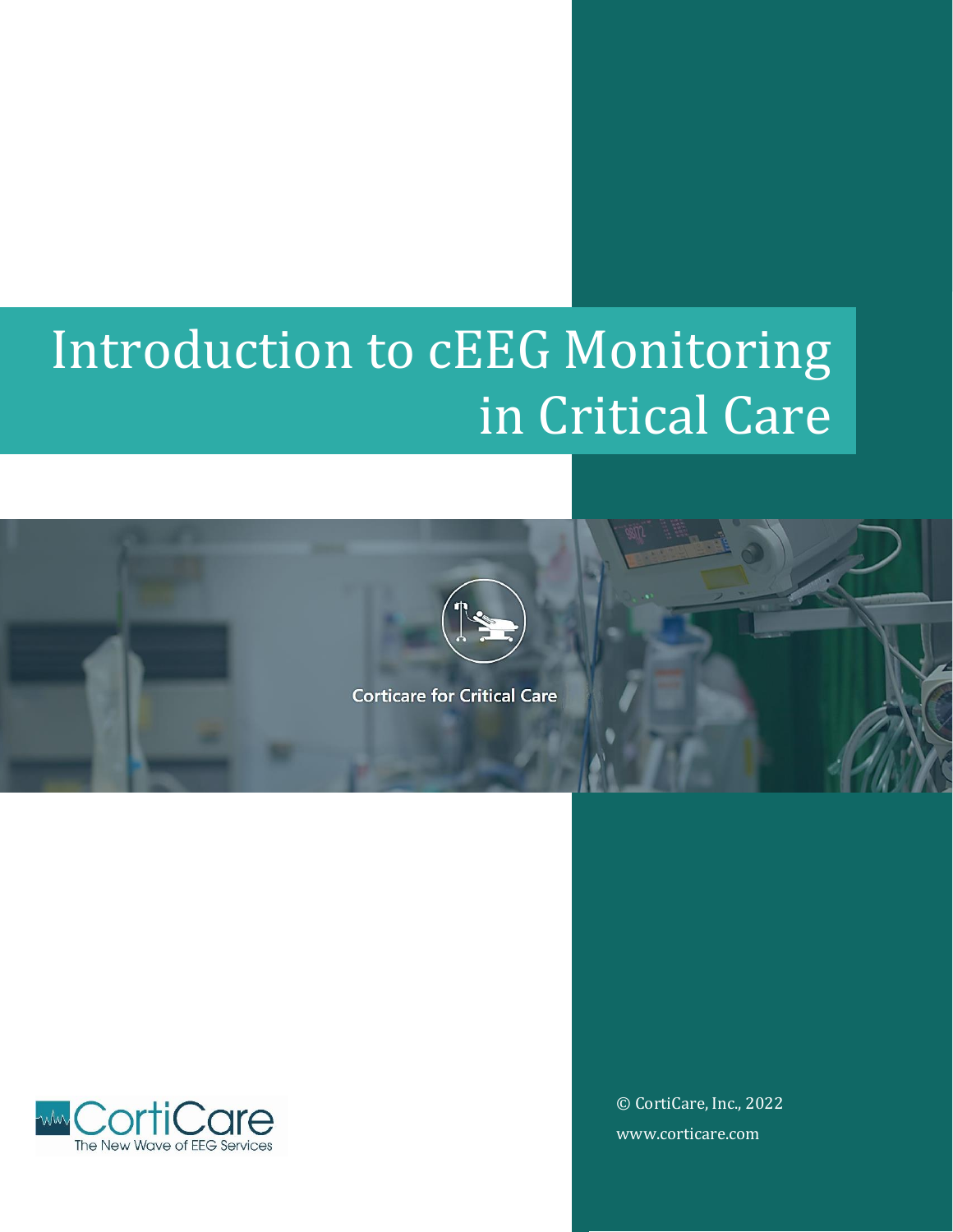

## **Introduction to cEEG Monitoring in Critical Care**

The consensus panel recommends CCEEG for diagnosis of nonconvulsive seizures, nonconvulsive status epilepticus, and other paroxysmal events, and for assessment of the efficacy of therapy for seizures and status epilepticus. The consensus panel suggests CCEEG for identification of ischemia in patients at high risk for cerebral ischemia; for assessment of level of consciousness in patients receiving intravenous sedation or pharmacologically induced coma; and for prognostication in patients after cardiac arrest. American Clinical Neurophysiology Society April 2015 <sup>7</sup>

*"The majority of seizures in ICU patients are nonconvulsive." "cEEG monitoring led to a change in therapy in onehalf the cases."*  **Dr. Lawrence Hirsch**, Yale, Arch Neurol.009. ;66(6):723–728.

*Non-convulsive seizure (NCSz) were found in 36% to over 60% of case monitored with cEEG.* 

**Dr. Jan Claassen,**  Columbia University Arch Neurol., 009. ; 66(6): 723–728. Neurologic monitoring in the Intensive Care environment involves the use of several different parameters including electroencephalogram (EEG), intracranial pressure (ICP), cerebral oxygenation (PbO2), trans-cranial doppler. A patient's status can be monitored more accurately with cEEG and the only way to detect non-clinical, or non-convulsive seizures (NCSz) that manifest no outward clinical sign to the physician is with a long-term electrographic recording of brain activity.<sup>7</sup>

Continuous EEG monitoring (cEEG) can be a resource intensive activity. It requires that scalp electrodes be correctly placed on the patient's head, an EEG acquisition system is recording the signals and that the EEG data is monitored by an appropriately trained technologist or physician to recognize adverse brain activity.

Due to developments in secure remote access technology the capability to monitor the brain of critically ill patients outside the academic university or teaching hospital is now available. The neurotelemetry services provided by CortiCare allow any hospital, regardless of their size, labor resources, capital budgets, or the availability of on-site neurology staff, to provide continuous remote EEG monitoring to their patients in critical care settings. In addition, the availability of easily placed electrode sets, such as the CortiCap™ from CortiCare facilitates the initiation of the study when EEG Technologist staffing is unavailable to respond.

## What is Continuous EEG Monitoring?

The standard EEG is one of the simplest tools for determining cerebral activity. Continuous EEG monitoring provides dynamic information about brain function that permits early detection of changes in neurologic status, which is especially useful in patients with compromised consciousness or for whom a neurological exam is otherwise difficult. Non-convulsive seizures are common in comatose and critically ill patients and can have multiple negative effects on the injured brain. They are also common in neonates with acute brain injury. Most seizures in these patients cannot be detected without cEEG. cEEG monitoring is used to detect and guide treatment of nonconvulsive seizures. In addition, cEEG provides real time information about changes in brain function at the bedside, making it possible to detect acute brain events such as ischemia, hemorrhage, increased intracranial pressure. It is also increasingly used to guide and monitor therapy and as a prognostic tool.

## Why do you need to do Continuous EEG Monitoring?

When a patient arrives in the Intensive Care Unit (ICU), he or she is connected to a pulse oximetry monitor, electrocardiogram monitor, respiration monitor, arterial blood pressure monitor, and, possibly, devices to monitor arterial pressure or cardiac output, all to provide physicians with real-time, continuous information about status of cardiopulmonary function. cEEG should similarly be considered not only in those with acute brain injury and impaired mental status but also in all ICU patients who are higher risk for NCSz and are sedated or given neuromuscular blockade, where assessing neurological function accurately can be difficult. Tools to assess the cerebral function of the critically ill patient have remained unavailable to the physician in many hospitals until recently. Dr. Lawrence Hirsch, past Chair of the ACNS cEEG Monitoring Consortium commented, "Fortunately, advances in computer and networking technology now make it practical to record brain activity continuously in critically ill patients. Thus, continuing to ignore brain function in ICU patients is now difficult to justify." $^{\rm 1}$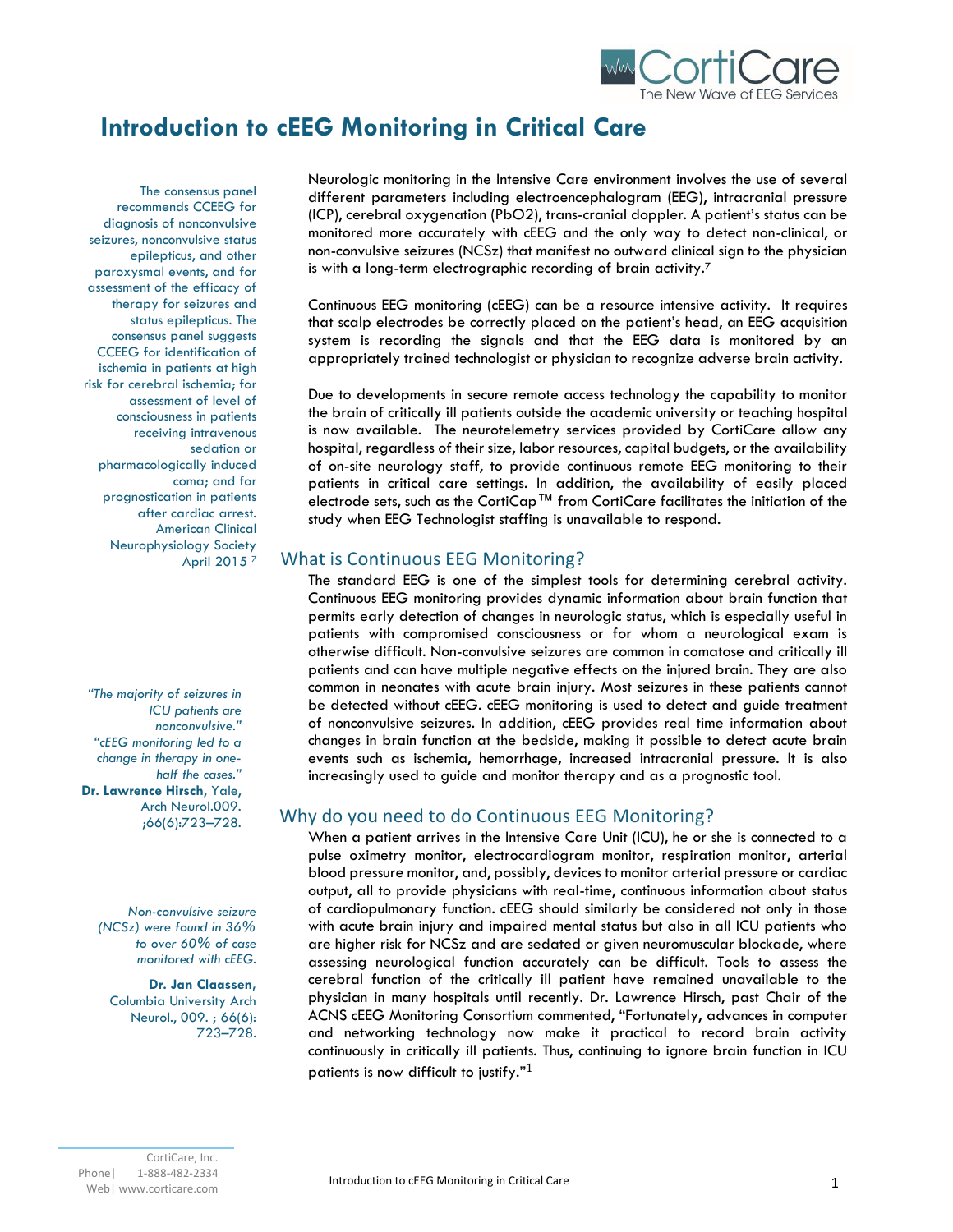

"NCSzs are common in critically ill patients. In children, total seizure burden correlates with short term outcomes. A delay in the diagnosis and definitive therapy for NCSE is associated with significantly more mortality. 2

## What is the percentage of Non-convulsive seizures in the ICU?

Nonconvulsive seizures (NCSz) and nonconvulsive status epilepticus (NCSE) are increasingly recognized as common occurrences in the ICU, where studies show up to 10% to 59% of comatose patients may have NCSz, depending on which patient populations are studied7. NCSz are electrographic seizures with little or no overt clinical manifestations, so EEG is necessary for detection (Anesth Analg 2009;109: Table 2, pg. 508). In addition, studies have shown that a 30-min routine EEG will detect less than half of seizures eventually identified by longer cEEG monitoring.<sup>3</sup>

## Who needs to be monitored using cEEG?

The EEG provides a noninvasive way to dynamically assess brain function in conscious, semi-conscious and unconscious patients presenting with cognitive deficits of known or unknown etiology. These potential patients include:<sup>4</sup>

- 1. Detection of nonconvulsive seizures and characterization of spells in patients with altered mental status with:
	- a. A history of epilepsy
	- b. Fluctuating level of consciousness
	- c. Acute brain injury
	- d. Recent convulsive status epilepticus
	- e. Stereotyped activity such as paroxysmal movements, nystagmus, twitching, jerking, hippus, autonomic variability
- 2. Monitoring of ongoing therapy
	- a. Induced coma for elevated intracranial pressure or refractory status epilepticus
	- b. Assessing level of sedation
- 3. Ischemia detection
	- a. Vasospasm in subarachnoid hemorrhage
	- b. Cerebral ischemia in other patients at high risk for stroke
- 4. Prognosis
	- a. Following cardiac arrest
	- b. Following acute brain injury

## What is the economic impact of cEEG monitoring?

In a review of the early cEEG experience at University of California, Los Angeles, Dr. Paul Vespa and Dr. Marc Nuwer, a member of CortiCare's Board of Directors, found that cEEG accounted for only 1% of the total hospital costs in a study of 100 patients with TBI and helped guide clinical decisions in 90% of the patients. In the time period that cEEG was used, there was also a reduction in total costs and length of stay for these patients compared with historical controls.<sup>5</sup>

Dr. Lawrence Hirsch, Professor of Neurology at Columbia University and now at Yale Comprehensive Epilepsy Neuroscience Institute reported that cEEG was judged to make important contributions to clinical decisions in over 50% of the patients studied.<sup>6</sup> These decisions included initiating or changing anticonvulsants in patients found to have Non-Convulsive Seizures, obtaining additional testing or adjusting mean arterial blood pressure in patients with evidence of cerebral ischemia.

cEEG should be considered not only in those with acute brain injury and impaired mental status but also in all ICU patients with unexplained alteration in consciousness, even if they do not have a history of seizures or brain injury.

**Dr. Jan Claassen**, Director of Critical Care and Neurology, Columbia University Anesth Analg.(2009); 109:506 –23)

#### Outcome Impact

- Mortality for patients with subarachnoid or intracerebral hemorrhage was 26.3% for those monitored with cEEG vs 54% for those not monitored
- Mortality for those with altered consciousness was 21.5% for the cEEG monitored group vs 28.3% for non-monitored group
- Mortality in the status epilepticus subgroup was 18.2% if monitored vs 28.3% who were not monitored. <sup>8</sup>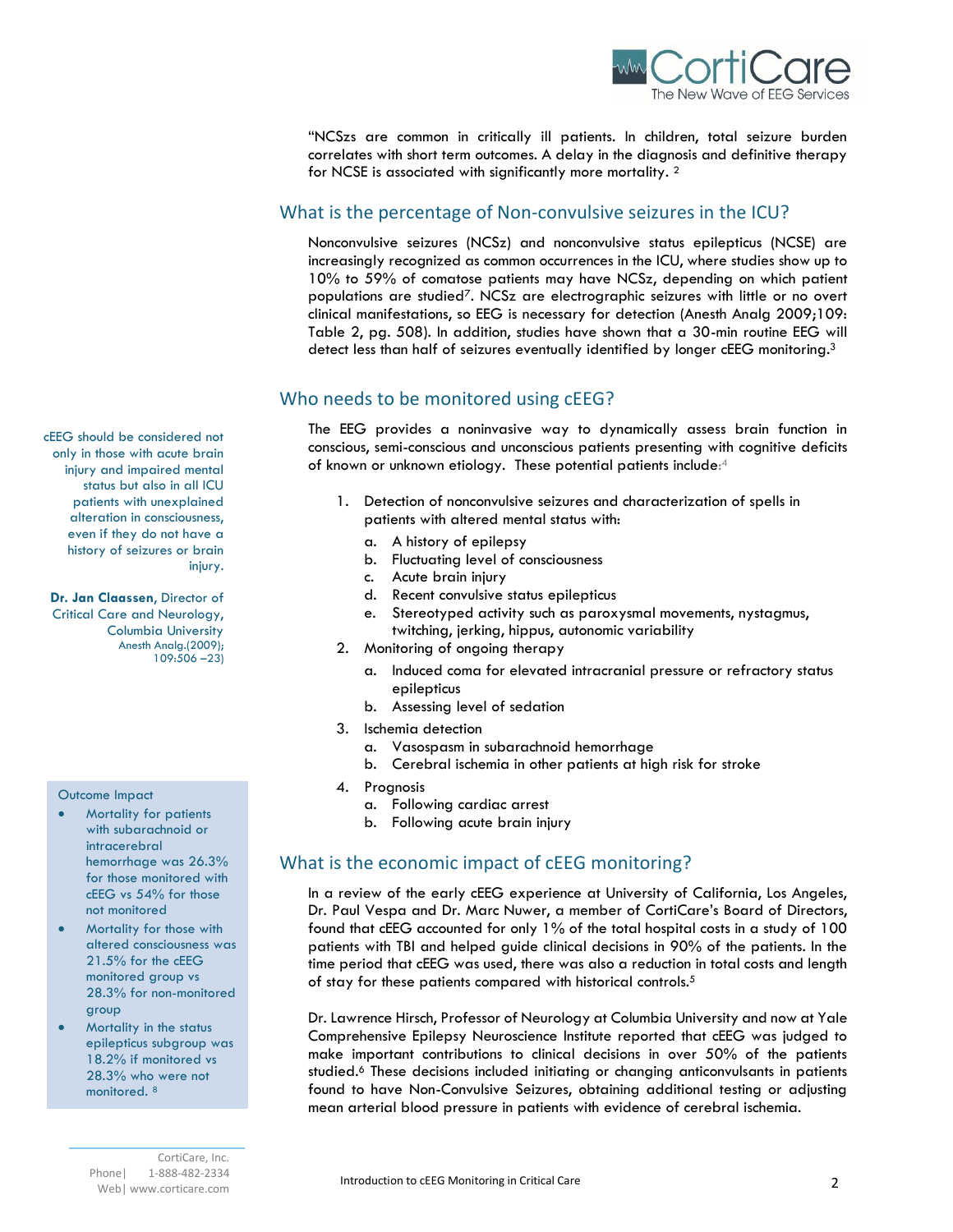

Accurate Diagnosis Related Group (DRG) coding is important in obtaining appropriate reimbursement in critically ill inpatients. A DRG code is assigned a relative weight reflecting the severity of illness and cost of care, which determines the reimbursement. CMS adopted the Medicare Severity DRG system (MS-DRGs) to improve classification of the associated cost of care from complications. The coder determines an MS-DRG principal diagnosis and then secondary comorbidities (CCs) or major comorbidities or complications (MCCs). Seizures are a major CC or MCC for many DRGs in the ICD-10 Procedural Coding System. Adding seizures identified by cEEG as CC or MCC to the patient's primary diagnosis can increase the relative weight of the DRG by 25% to 75% or more.

## **Conclusion**

The pressure to continuously monitor ischemic and traumatic brain injury patients electrographically is mounting as peer reviewed studies continue to document the evidence that monitoring leads to better detection, opportunities to modify therapy with less morbidity, mortality, and improved functional outcomes. Several experts believe that cEEG monitoring will drive down costs by decreasing utilization of ICU resources and the overall length of stay (LOS). Hospitals are beginning to understand the medical-ethical risks associated with not monitoring. Today, many large teaching hospitals are providing 24-hour continuous EEG monitoring. As cEEG continues to gain traction as a uniquely useful non-invasive tool in assessing brain function in critical care patients, hospital administrators seek to implement a comprehensive long-term continuous monitoring program efficiently and cost effectively.

Many hospitals have made the leap to implement a cEEG monitoring program only to be consumed by the overwhelming avalanche of data per session that a neurologist needs to read and review. Data management and expert bottlenecks aside, the real difficulty in starting and maintaining a cEEG monitoring program is the constant advertising, interviewing, offering, hiring, training and managing the ever-increasing EEG staff required to support the effective utilization of clinical resources and quality patient care. Managing and staffing a true  $24/7/365$  videocEEG monitoring program with registered EEG technologist around the clock requires hospital management and the allocation of scarce human resources that are typically stretched already. Out- sourcing monitoring services to a 3rd Party organization with experienced and qualified technologists and physicians makes economic and medical sense and can be justified solely on liability risk mitigation.

A 64-year old man with epilepsy died after having a seizure and suffocating in his pillow. The man was left unobserved for 65 minutes while the EEG technologist monitoring the EMU attended to other business.

**Neurology Today**, 21 August 2008; Volume 8(16); pg 1,15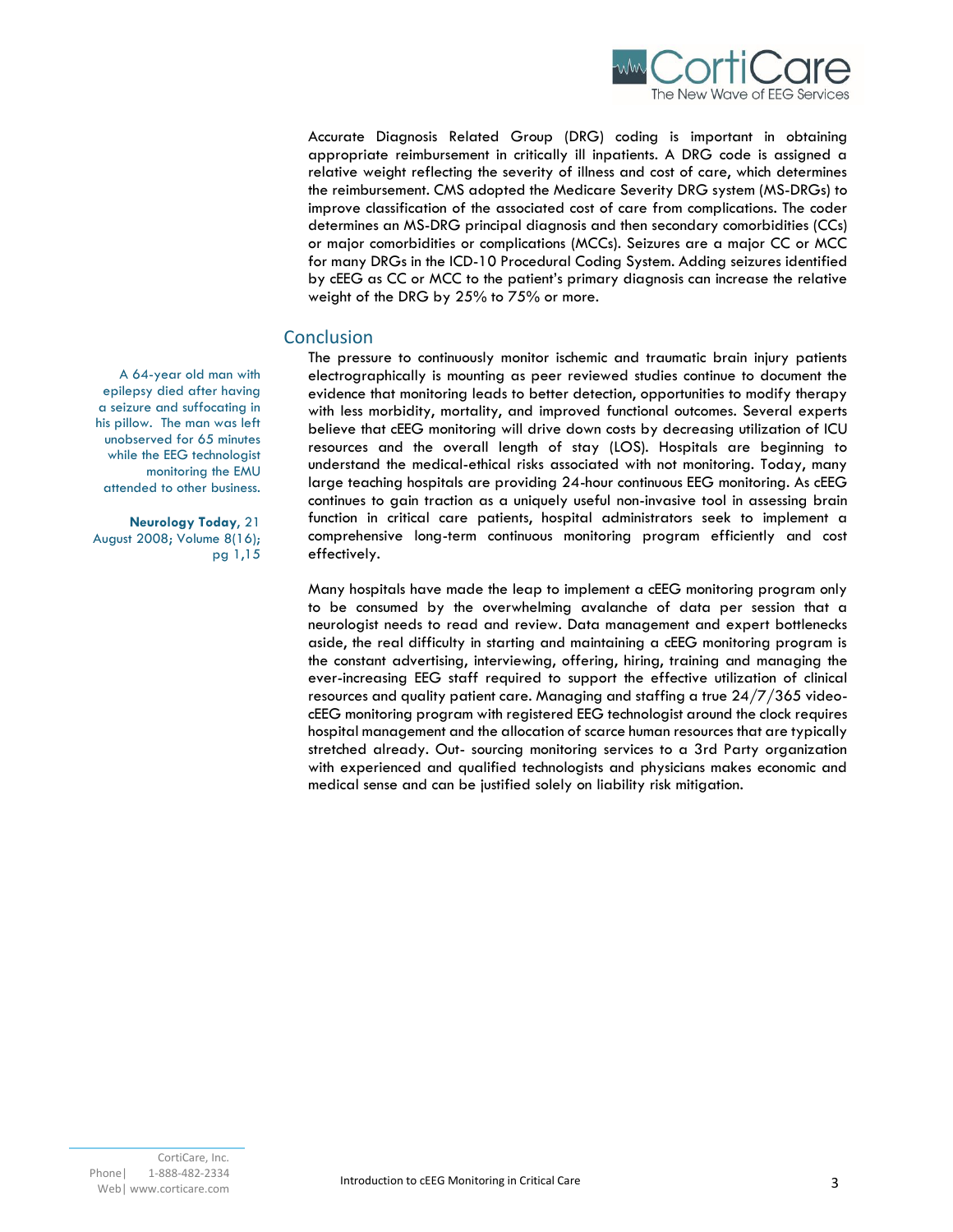

## What CortiCare can provide and what we do

CortiCare provides Neurotelemetry or remote neurological patient monitoring. This service utilizes the Internet, or cloud-based telemetry to continuously monitor video-EEG recorded at the patient bedside from remote locations. We use the existing hospital EEG equipment (or we can supply equipment), and we link remotely to that device at the bedside. This connectivity allows us to provide a continuous set of eyes on the EEG waveforms  $24/7/365$  and alert the neurologist of any remarkable events within a 30-minute window. If the physician is not onsite, they can connect to the live cEEG montage through our HIPAA compliant service and review the patient monitoring history from any Internet-connected device (PC, iPad, or Smartphone) and make the necessary therapeutic changes. From the ICU and NICU to the ED and EMU.

CortiCare offers the only nationwide network of remote EEG reader services, including long term, stat and routine studies. Our board-certified neurophysiologists and epileptologists can see up-to-the-second patient brain activity and interpret potential seizure risks. Discover a real-time EEG solution that can help you make quicker decisions on patient management for what's most important – better outcomes.

#### **Reading is available 24/7/365 and includes:**

- Integration with your existing readers to ensure full coverage.
- Comprehensive final reports for every study.
- Remote connection via your system or through CortiCare's HIPAA compliant software.
- All patient data remains with the hospital right where it should be.
- A full credentialing department to ensure seamless documentation.

**Going beyond the read: Consultation:** Once a seizure has been identified, what's next? Our services don't just stop at monitoring and reading for potential seizure risks. Our team of Readers also provide seizure management consultation on therapeutic pathways – helping patients live healthier, always.

## About CortiCare

CortiCare is a provider of technology and EEG monitoring solutions to neurology and neuro-critical care areas within the hospital. CortiCare employees have years of experience providing EEG monitoring services. Our expertise includes EEG equipment development, sales, operations and of course hands-on monitoring to ensure the highest standard of quality service. We work diligently with our clients to establish protocols, practices, and processes which have become an industry standard for cEEG monitoring.

CortiCare offers immediate monitoring services with registered EEG technologists who are on-call and available for real-time EEG monitoring. We are ready to provide support part-time, full-time or anytime that real-time EEG information is needed to help manage your critical care patients.

> CortiCare, Inc Carlsbad, CA 92008 Phone | 888.482.2334 Website | [www.corticare.com](http://www.corticare.com/)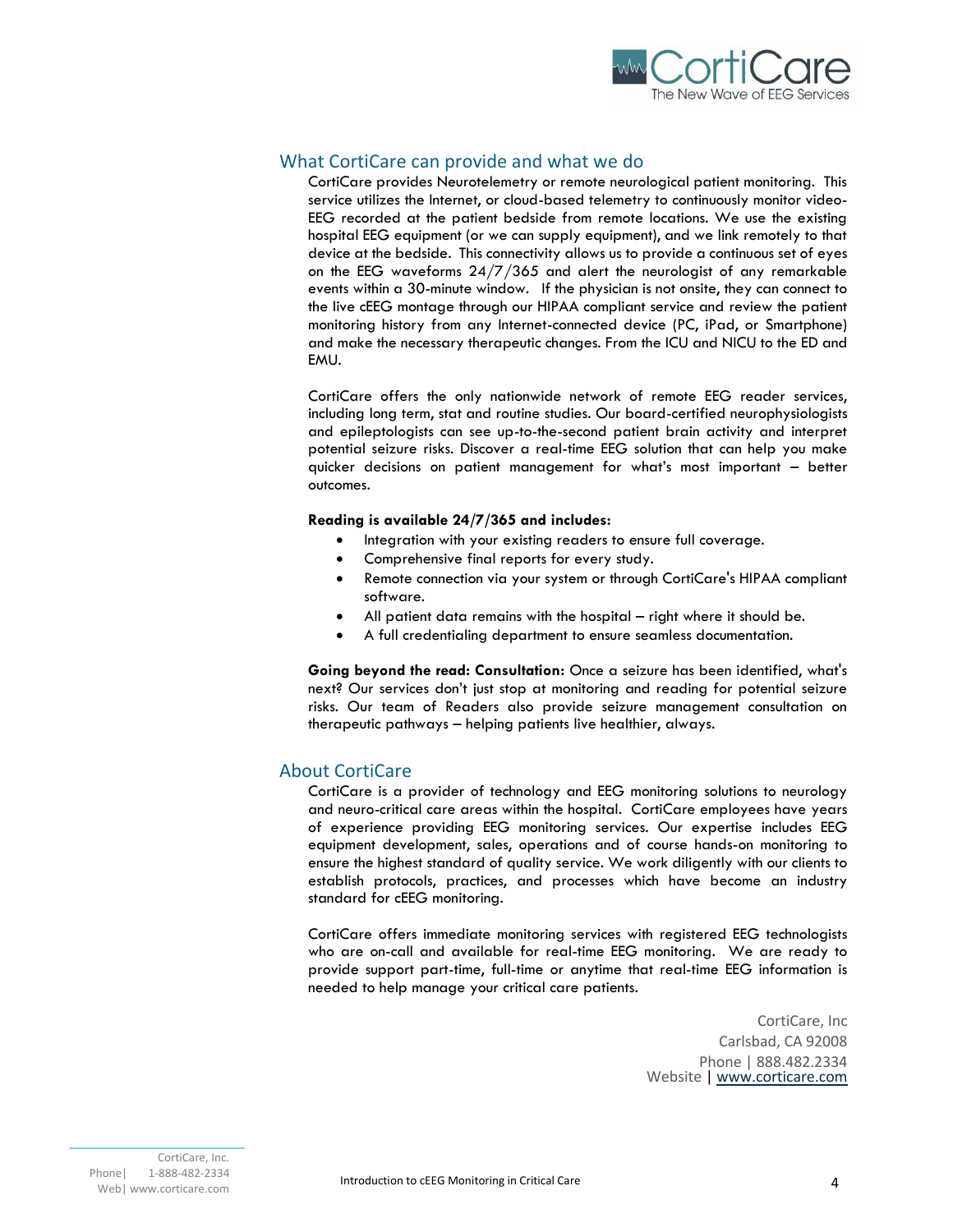